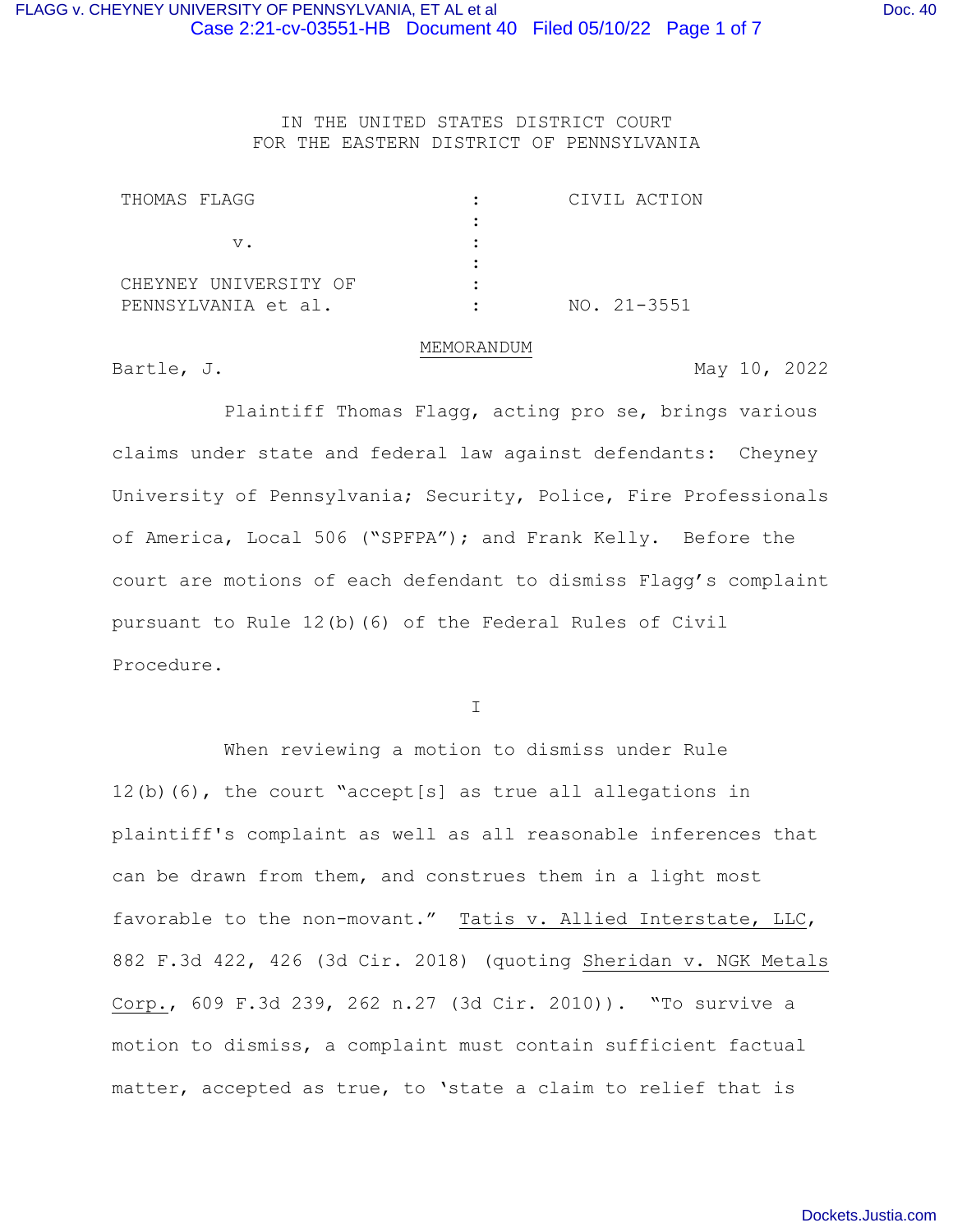## Case 2:21-cv-03551-HB Document 40 Filed 05/10/22 Page 2 of 7

plausible on its face.'" Ashcroft v. Iqbal, 556 U.S. 662, 678 (2009) (quoting Bell Atl. Corp. v. Twombly, 550 U.S. 544, 570 (2007)). A mere formulaic recitation of the elements of a cause of action will not do. Twombly, 550 U.S. at 555. The factual allegations in the complaint must be sufficient to raise a right to relief beyond mere speculation such that the court may "draw the reasonable inference that the defendant is liable for the misconduct alleged." Iqbal, 556 U.S. at 678 (citing Twombly, 550 U.S. at 556).

II

Flagg's suit arises out of his termination from his position as a Cheyney University police officer and the circumstances around the decision of SPFPA, his union, not to arbitrate his resulting grievance pursuant to a collective bargaining agreement.

The following facts are accepted as true for present purposes. Flagg was terminated from his position as a Cheyney University police officer following an altercation he had in 2009 with defendant Frank Kelly, a lieutenant of the same police force. Flagg was placed on administrative leave pending an investigation. He alleges that during the investigation, Kelly along with other Cheyney University police personnel "caused key video evidence" of their altercation to "be withheld and or

$$
-2-
$$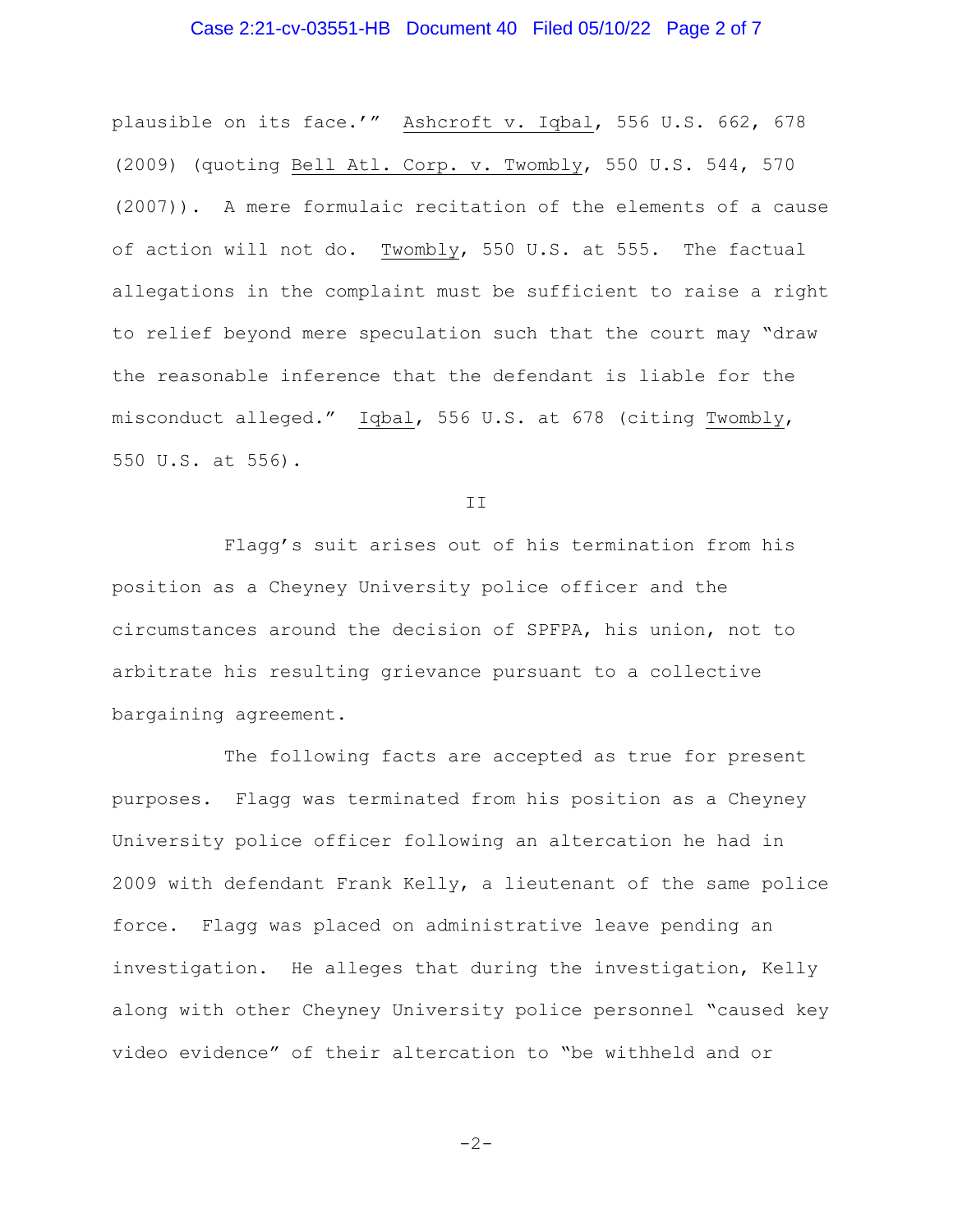#### Case 2:21-cv-03551-HB Document 40 Filed 05/10/22 Page 3 of 7

suppressed." Cheyney terminated Flagg at the conclusion of its investigation.

Flagg filed a grievance with SPFPA over his discharge. SPFPA processed and evaluated Flagg's claim despite not having video evidence of the altercation, which he claims would have "completely exonerated" him. At some point, Kelly along with the Cheyney University police chief sent a letter to SPFPA about Flagg's discharge in which they "attack[ed] [his] character." Ultimately, SPFPA declined to arbitrate Flagg's grievance.

In this suit, Flagg alleges that Cheyney wrongfully terminated him. He accuses SPFPA of improperly declining to arbitrate his discharge pursuant to the terms of a collective bargaining agreement. He also brings suit against Kelly over the letter he sent to SPFPA and Kelly's alleged role in "spoliation" of video evidence. To these ends, Flagg asserts in his complaint a variety of claims under state and federal law.<sup>[1](#page-2-0)</sup>

<span id="page-2-0"></span><sup>1.</sup> Flagg's complaint includes the following causes of action: "Violation of Fourteenth Amendment right of the United States Constitution and Article 1 of The Pennsylvania Constitution to Freedom from deprivation of Life, Liberty, and Pursuant of Happiness"; "Violation of Substantive Due Process of Law of Fourteenth Amendment and Article 1 of the Pennsylvania Constitution Substantive Due Process Amendment"; "Breach of Duty to provide Fair Representation"; "Tortious Interference In Contractual Relations"; "Breach of Contract"; "Fraudulent and Deceptive Trade/Business Practice"; "Violation of 42 U.S.C. § 1983 (Defendant Cheyney-Passhe)"; "Failure to Intervene to Stop a Violation of Civil Rights"; "Denial of Due Process"; and "Conspiracy under the Color of State Law to Violate Plaintiffs' Constitutional Civil Rights and Other Right."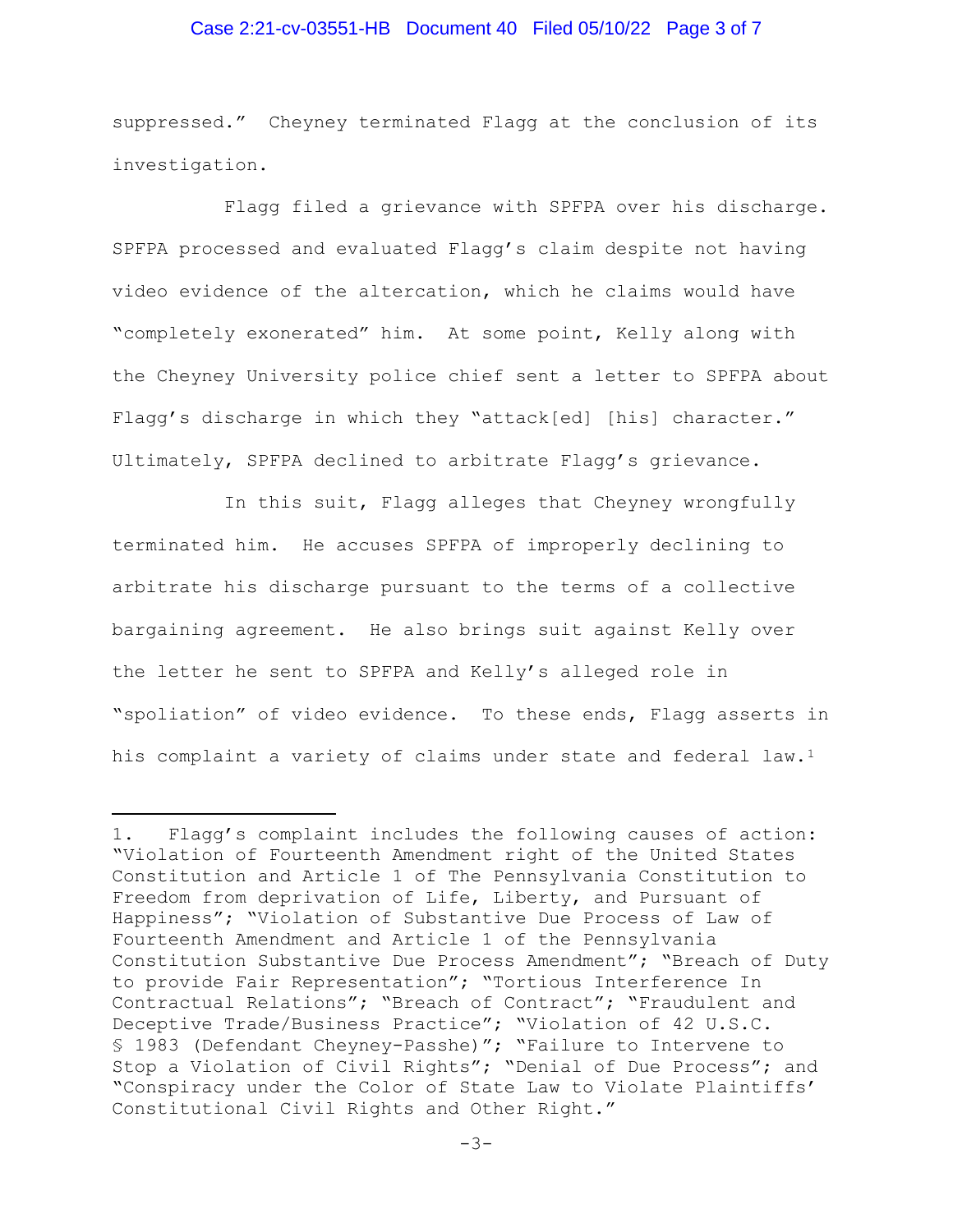## Case 2:21-cv-03551-HB Document 40 Filed 05/10/22 Page 4 of 7

This is not the first time that Flagg has aired these claims. In November 2011 Flagg filed a petition for review in the Delaware County Court of Common Pleas against SPFPA. The court transferred the petition to the Commonwealth Court of Pennsylvania pursuant to the latter's original jurisdiction.

Flagg's petition to the Commonwealth Court contained four claims. Initially, he sued just SPFPA for violating its duty of fair representation for failing to pursue arbitration of his discharge grievance. In 2014 Flagg amended the petition to add as defendants Cheyney University and Frank Kelly. The Commonwealth Court described the claims he asserted in that action as "(1) breach of the duty of fair representation against [Cheyney University and SPFPA]; and (2) claims for tortious interference with contractual relations against [Kelly and SPFPA]." At some point, he amended his petition to include a claim against Kelly under 42 U.S.C. § 1983.

On June 25, 2020, the Commonwealth Court rejected each of these claims, granted the defendants' applications for summary relief, and dismissed Flagg's suit. See Flagg v. Int'l Union, Sec., Police, Fire Pros. of Am., Local 506, 641 MD 2011 (Pa. Commw. Ct. June 25, 2020). On March 25, 2021, the Supreme Court of Pennsylvania summarily affirmed the Commonwealth Court's judgment. 247 A.3d 1001 (Pa. 2021) (Mem.). It

$$
-4-
$$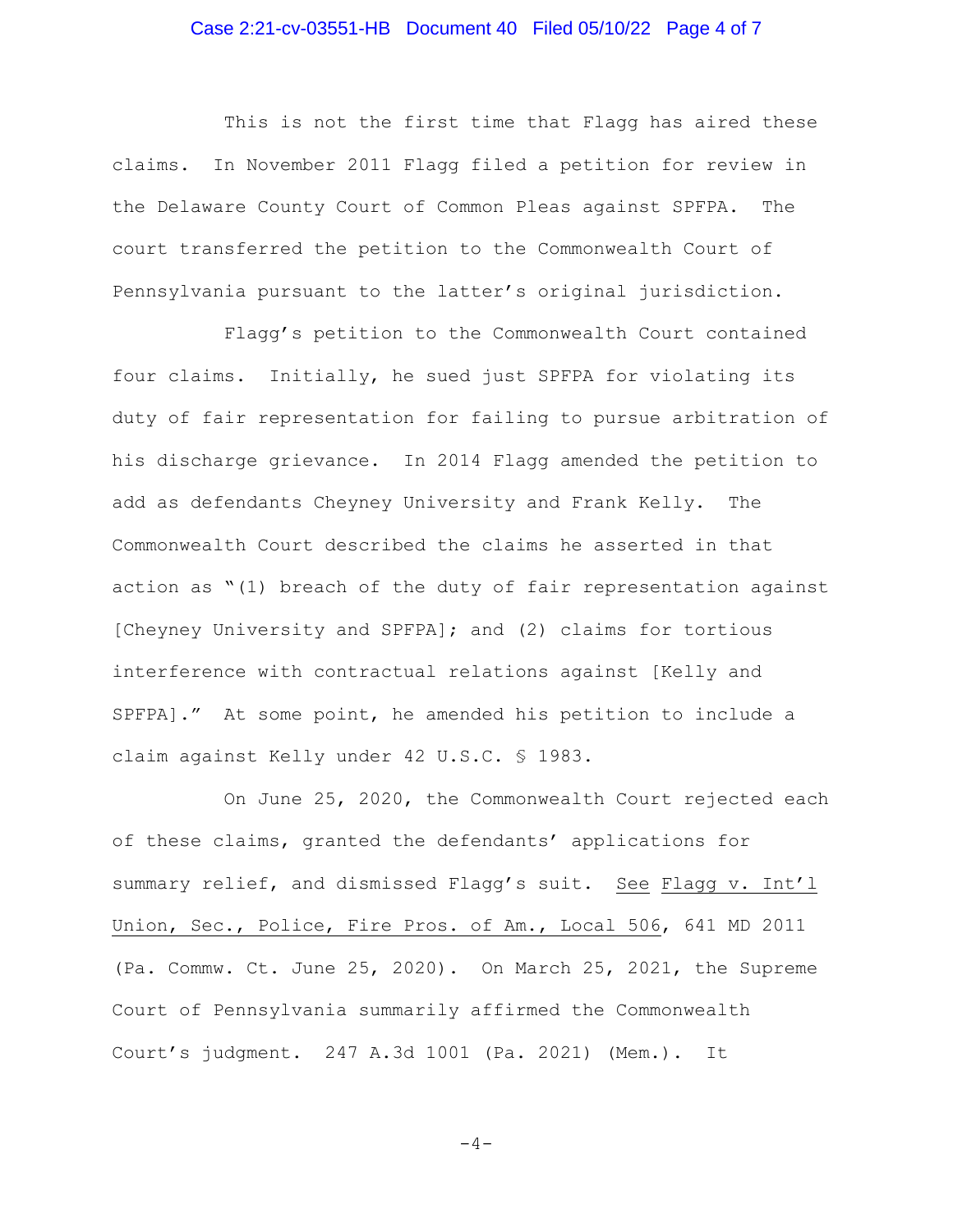## Case 2:21-cv-03551-HB Document 40 Filed 05/10/22 Page 5 of 7

subsequently denied his petition for rehearing. Flagg filed his complaint in this court shortly thereafter.

#### III

Each defendant has moved to dismiss Flagg's complaint because it is barred by principles of claim preclusion. Claim preclusion, otherwise known as res judicata, prevents a plaintiff from bringing a claim against a defendant if the plaintiff previously litigated that claim against that defendant to a "final, valid judgment on the merits by a court of competent jurisdiction." See Balent v. City of Wilkes-Barre, 669 A.2d 309, 313 (Pa. 1995). Although claim preclusion is an affirmative defense, a court may dismiss a complaint pursuant to Rule  $12(b)$  (6) if it is evident on the face of the complaint that claim preclusion applies. See Rycoline Prods., Inc. v. C & W Unlimited, 109 F.3d 883, 886 (3d Cir. 1997). Furthermore, when reviewing defendants' assertion of claim preclusion, the court may take judicial notice of the record from Flagg's Pennsylvania court action. See Oneida Motor Freight, Inc. v. United Jersey Bank, 848 F.2d 414, 416 n.3 (3d Cir. 1988).

In determining whether claim preclusion applies, 28 U.S.C. § 1738 requires the court to give the same preclusive effect to the judgment in Flagg's prior Pennsylvania court action that a Pennsylvania court would give it. Turner v. Crawford Square Apartments III, L.P., 449 F.3d 542, 548 (3d Cir.

 $-5-$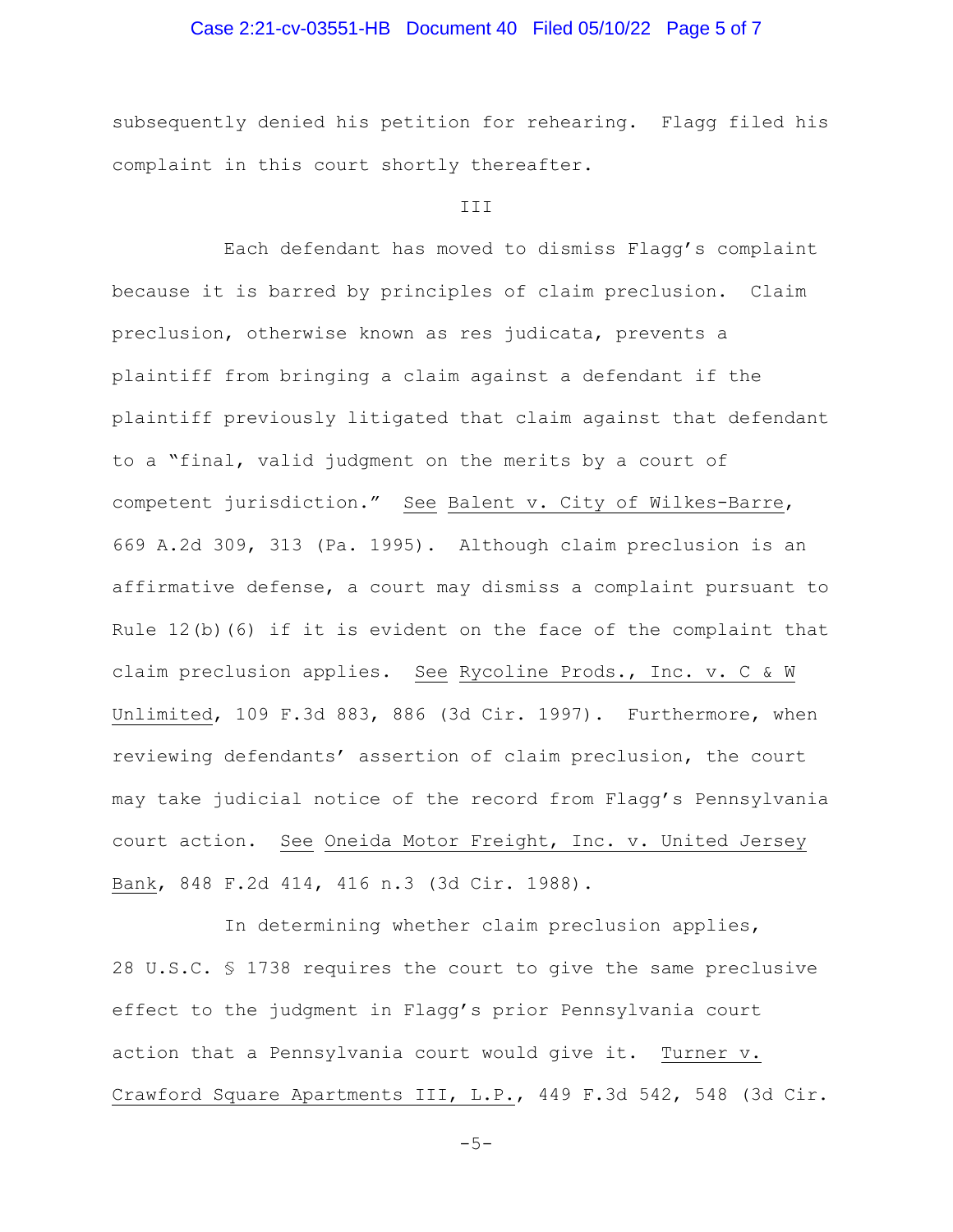## Case 2:21-cv-03551-HB Document 40 Filed 05/10/22 Page 6 of 7

2006). Under Pennsylvania law, claim preclusion bars a subsequent suit if it shares four factors with the prior suit: "an identity of issues, an identity of causes of action, identity of persons and parties to the action, and identity of the quality or capacity of the parties suing or being sued." In re Coatesville Area Sch. Dist., 244 A.3d 373, 379 (Pa. 2021); see also J.S. v. Bethlehem Area Sch. Dist., 794 A.2d 936, 939 (Pa. Commw. Ct. 2002).

It is apparent from the face of Flagg's complaint- which makes specific reference to his Pennsylvania state court case--that this suit is barred by claim preclusion. The Pennsylvania action culminated in a final judgment on the merits of his claim, and both that suit and this suit relate to the same underlying events. Both relate to Cheyney's termination of Flagg, SPFPA's handling of his grievance, and Kelly's perceived meddling. A Pennsylvania court would consider Flagg's causes of action here to be "identical" to those which he asserted in his prior suit because they relate to the same "subject matter" and "ultimate issues." J.S., 794 A.2d at 939. It does not matter that Flagg asserts some new legal theories in his complaint here. Under Pennsylvania law, claim preclusion bars not only claims that were actually litigated, but also "claims which could have been litigated during the first proceeding if they were part of the same cause of action." Balent, 669 A.2d at

```
-6-
```